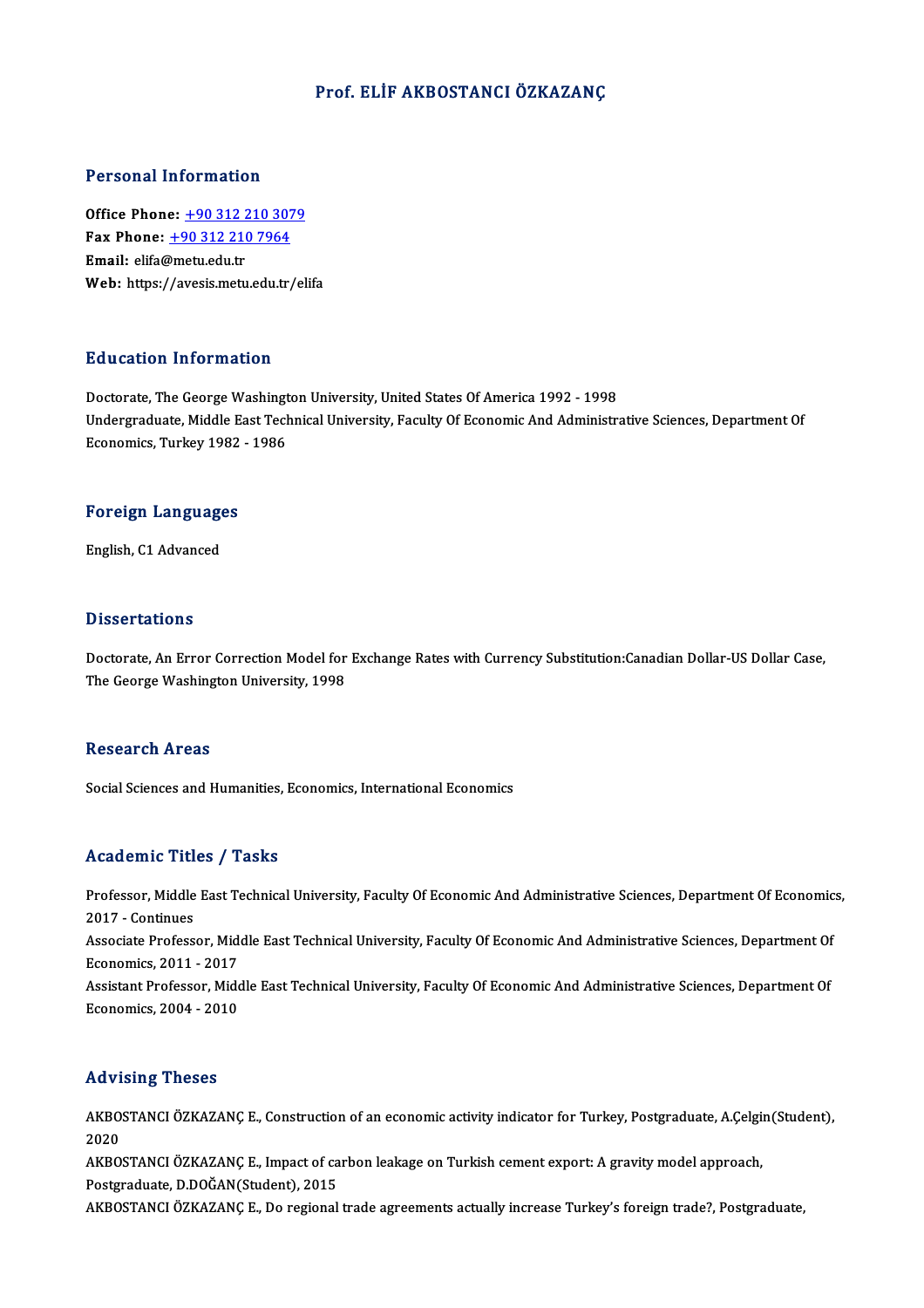M.MAVUŞ(Student),2015

M.MAVUŞ(Student), 2015<br>AKBOSTANCI ÖZKAZANÇ E., TUNÇ G. İ. , Supporting renewable energy: The role of incentive mechanisms, Postgraduate,<br>E.KÖROĞLU(Student), 2013 M.MAVUŞ(Student), 2015<br>AKBOSTANCI ÖZKAZANÇ E.,<br>F.KÖROĞLU(Student), 2013<br>AKBOSTANCI ÖZKAZANC E AKBOSTANCI ÖZKAZANÇ E., TUNÇ G. İ. , Supporting renewable energy: The role of incentive mechanisms, Postgraduate<br>F.KÖROĞLU(Student), 2013<br>AKBOSTANCI ÖZKAZANÇ E., Drivers of the oil price: An empirical analysis of the effec

F.KÖROĞLU(Student), 2013<br>AKBOSTANCI ÖZKAZANÇ E., Drivers of the oil<br>Postgraduate, Ü.GÜNEYLİGİL(Student), 2013<br>AKBOSTANCI ÖZKAZANC E. Prising of sovero AKBOSTANCI ÖZKAZANÇ E., Drivers of the oil price: An empirical analysis of the effect of oil imports by OECD region<br>Postgraduate, Ü.GÜNEYLİGİL(Student), 2013<br>AKBOSTANCI ÖZKAZANÇ E., Pricing of sovereign credit risk : appli

Postgraduate, Ü.GÜNEYLİGİL(Student), 2013<br>AKBOSTANCI ÖZKAZANÇ E., Pricing of sovereign credit risk : application to Turkey, Postgraduate, A.Aslan(Student),<br>2013 AKBOSTANCI ÖZKAZANÇ E., Pricing of sovereign credit risk : application to Turkey, Postgraduate, A.Aslan(Student),<br>2013<br>AKBOSTANCI ÖZKAZANÇ E., Banks and monetary policy transmissiom mechanism : an empirical analysis for Tu

2013<br>AKBOSTANCI ÖZKAZANÇ E., Banks<br>Doctorate, E.Ayşe(Student), 2012<br>AKBOSTANCI ÖZKAZANÇ E. Analy AKBOSTANCI ÖZKAZANÇ E., Banks and monetary policy transmissiom mechanism : an empirical analysis for Turkey,<br>Doctorate, E.Ayşe(Student), 2012<br>AKBOSTANCI ÖZKAZANÇ E., Analyzing the profit efficiency of the Turkish banking s

Doctorate, E.Ayşe(Student), 2012<br>AKBOSTANCI ÖZKAZANÇ E., Analyzing the profit efficiency of the Turkish banking sector after the BRSA restructuring<br>program in 2001: an empirical study using stochastic frontier approach bet AKBOSTANCI ÖZKAZANÇ E., *1*<br>program in 2001: an empiric:<br>H.Hatunoğlu(Student), 2012<br>AKBOSTANCI ÖZKAZANÇ E. program in 2001: an empirical study using stochastic frontier approach between the years of 2002-2009, Postgradua<br>H.Hatunoğlu(Student), 2012<br>AKBOSTANCI ÖZKAZANÇ E., The J curve at the industrial level: an examination of bi

H.Hatunoğlu(Student), 2012<br>AKBOSTANCI ÖZKAZANÇ E., The J curve at the industria<br>Germany, Postgraduate, B.Gümüştekin(Student), 2012<br>AKBOSTANCI ÖZKAZANC E. Trade and sonvergence i.e AKBOSTANCI ÖZKAZANÇ E., The J curve at the industrial level: an examination of bilateral trade between Turkey and<br>Germany, Postgraduate, B.Gümüştekin(Student), 2012<br>AKBOSTANCI ÖZKAZANÇ E., Trade and convergence : an evalua

**Germany, Postgraduate,<br>AKBOSTANCI ÖZKAZAN<br>G.Alkan(Student), 2011** AKBOSTANCI ÖZKAZANÇ E., Trade and convergence : an evaluation for Turkey and EU-15, Postgraduate,<br>G.Alkan(Student), 2011<br>AŞIK S., AKBOSTANCI ÖZKAZANÇ E., Energy indicators for sustainable development: comparison of Turkey

G.Alkan(Student), 2011<br>AŞIK S., AKBOSTANCI ÖZKAZANÇ E., Energy indicators for sustaina<br>european union countries, Postgraduate, M.Merve(Student), 2011<br>AKROSTANCI ÖZKAZANG E. Evshange pate pess through inte demo AŞIK S., AKBOSTANCI ÖZKAZANÇ E., Energy indicators for sustainable development: comparison of Turkey and selecte<br>european union countries, Postgraduate, M.Merve(Student), 2011<br>AKBOSTANCI ÖZKAZANÇ E., Exchange rate pass-thr

european union countries, Postgraduate, M.Merv<br>AKBOSTANCI ÖZKAZANÇ E., Exchange rate pass-<br>economy, Postgraduate, E.ÖZGÜ(Student), 2011<br>Tune C. İ., Althestansı Özkazana E. Einansial dallı AKBOSTANCI ÖZKAZANÇ E., Exchange rate pass-through into domestic price indicators: A sectoral analysis of Turkish<br>economy, Postgraduate, E.ÖZGÜ(Student), 2011<br>Tunç G. İ. , Akbostancı Özkazanç E., Financial dollarization in

economy, Postgraduate, E.ÖZGÜ(Student), 2011<br>Tunç G. İ. , Akbostancı Özkazanç E., Financial dollarization in the Turkish economy: "the portfolio view", Postgraduate,<br>T.Serdaroğlu(Student), 2011 Tunç G. İ. , Akbostancı Özkazanç E., Financial dollarization in the Turkish economy: "the portfolio view", Po<br>T.Serdaroğlu(Student), 2011<br>AKBOSTANCI ÖZKAZANÇ E., Financial capital flows and economic growth: the Turkish cas

T.Serdaroğlu(Student), 2011<br>AKBOSTANCI ÖZKAZANÇ E., Fina<br>M.Kömürcüoğlu(Student), 2010<br>AKBOSTANCI ÖZKAZANÇ E. The AKBOSTANCI ÖZKAZANÇ E., Financial capital flows and economic growth: the Turkish case, Postgraduate,<br>M.Kömürcüoğlu(Student), 2010<br>AKBOSTANCI ÖZKAZANÇ E., The bilateral j-curve of turkey for consumption, capital and interme

M.Kömürcüoğlu(Student), 2010<br>AKBOSTANCI ÖZKAZANÇ E., The bilateral j-curve of turkey for consumption, capital and intermediate goods,

Postgraduate, G.Keskin(Student), 2008

AKBOSTANCI ÖZKAZANÇ E., The budget of the European Union: Need for a reform, Postgraduate, M.HAYRİYE(Student),<br>2007 AKBOSTANCI ÖZKAZANÇ E., The budget of the European Union: Need for a reform, Postgraduate, M.HAYRİYE(Student),<br>2007<br>AKBOSTANCI ÖZKAZANÇ E., Revisiting the fisher effect for developed and developing countries : a bounds tes

2007<br>AKBOSTANCI ÖZKAZANÇ E., Revisitin<sub>i</sub><br>Postgraduate, D.Bacı(Student), 2007<br>AKBOSTANCI ÖZKAZANC E. Prisins té AKBOSTANCI ÖZKAZANÇ E., Revisiting the fisher effect for developed and developing countries : a bounds test ap<br>Postgraduate, D.Bacı(Student), 2007<br>AKBOSTANCI ÖZKAZANÇ E., Pricing to market : an evaluation for Turkey, Postg

Postgraduate, D.Bacı(Student), 2007<br>AKBOSTANCI ÖZKAZANÇ E., Pricing to market : an evaluation for Turkey, Postgraduate, E.Yönder(Student<br>AKBOSTANCI ÖZKAZANÇ E., The budget of the European Union, Postgraduate, M.Hayriye(Stu

AKBOSTANCI ÖZKAZANÇ E., Pricing to market : an evaluation for Turkey, Postgraduate, E.Yönder(Student), 2007<br>AKBOSTANCI ÖZKAZANÇ E., The budget of the European Union, Postgraduate, M.Hayriye(Student), 2007<br>AKBOSTANCI ÖZKAZA AKBOSTANCI ÖZKAZA<br>AKBOSTANCI ÖZKAZA<br>E.EGE(Student), 2004

#### Articles Published in Journals That Entered SCI, SSCI and AHCI Indexes

I. Ecological unequal exchange between Turkey and the European Union: An assessment fromvalue *added perspective*<br>added perspective<br>TING G LAVPOSTA Ecological unequal exchange between Tur<br>added perspective<br>TUNÇ G. İ. , AKBOSTANCI ÖZKAZANÇ E., AŞIK S.<br>Feologisal Economise vol 192, 2022 (Journal In added perspective<br>TUNÇ G. İ. , AKBOSTANCI ÖZKAZANÇ E., AŞIK S.<br>Ecological Economics, vol.192, 2022 (Journal Indexed in SCI)<br>Construction of an Esonomic Activity Indisator for Tu

- TUNÇ G. İ. , AKBOSTANCI ÖZKAZANÇ E., AŞIK S.<br>Ecological Economics, vol.192, 2022 (Journal Indexed in SCI)<br>II. Construction of an Economic Activity Indicator for Turkey<br>Celgin A., AKBOSTANCI ÖZKAZANÇ E. Ecological Economics, vol.192, 2022 (<br>Construction of an Economic Acti<br>Celgin A., AKBOSTANCI ÖZKAZANÇ E.<br>EMERCINC MARKETS EINANCE AND Construction of an Economic Activity Indicator for Turkey<br>Celgin A., AKBOSTANCI ÖZKAZANÇ E.<br>EMERGING MARKETS FINANCE AND TRADE, vol.58, no.8, pp.2229-2242, 2022 (Journal Indexed in SSCI)<br>Privers of fuel based serben dievid Celgin A., AKBOSTANCI ÖZKAZANÇ E.<br>EMERGING MARKETS FINANCE AND TRADE, vol.58, no.8, pp.2229-2242, 202.<br>III. Drivers of fuel based carbon dioxide emissions: The case of Turkey
- EMERGING MARKETS FINANCE AND TRA<br>Drivers of fuel based carbon dioxide<br>Akbostancı Özkazanç E., Tunç G. İ. , Aşık S.<br>Bonavrabla and Sustainabla Energy Baviat Drivers of fuel based carbon dioxide emissions: The case of Turkey<br>Akbostancı Özkazanç E., Tunç G. İ. , Aşık S.<br>Renewable and Sustainable Energy Reviews, vol.81, pp.2599-2608, 2018 (Journal Indexed in SCI Expanded)<br>An Emni Akbostancı Özkazanç E., Tunç G. İ. , Aşık S.<br>Renewable and Sustainable Energy Reviews, vol.81, pp.2599-2608, 2018 (Journal Indexed<br>IV. An Empirical Analysis of the Risk-Taking Channel of Monetary Policy in Turkey<br>Ozsuc
- Renewable and Sustainable Energy Revie<br>An Empirical Analysis of the Risk-Ta<br>Ozsuca E. A., AKBOSTANCI ÖZKAZANÇE.<br>EMERCINC MARKETS EINANCE AND TRA EMERGING MARKETS FINANCE AND TRADE, vol.52, no.3, pp.589-609, 2016 (Journal Indexed in SSCI)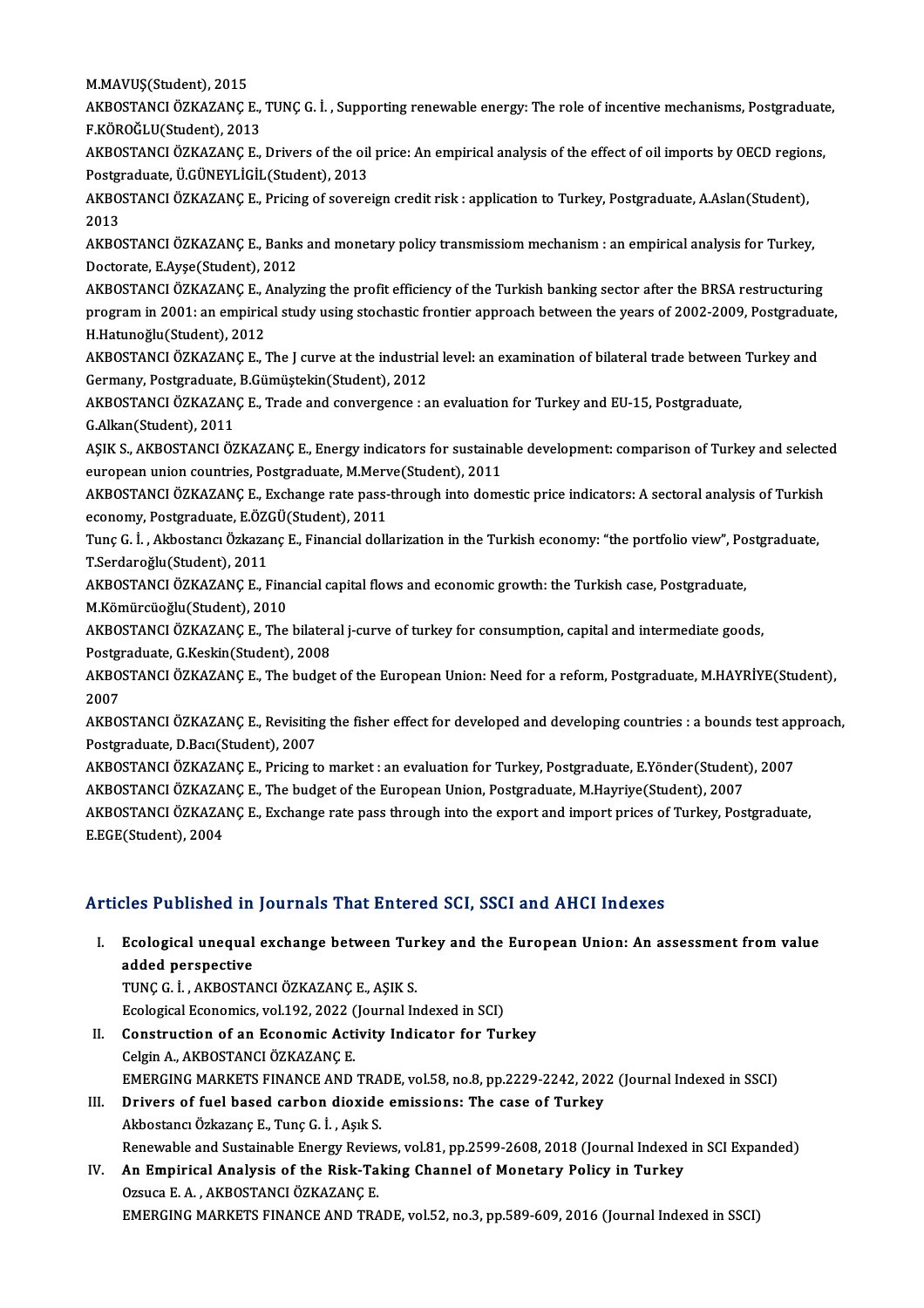| V.    | An Empirical Analysis of the Bank Lending Channel in Turkey                                  |
|-------|----------------------------------------------------------------------------------------------|
|       | Ozsuca E. A., AKBOSTANCI ÖZKAZANÇE.                                                          |
|       | IKTISAT ISLETME VE FINANS, vol.28, no.328, pp.33-50, 2013 (Journal Indexed in SSCI)          |
| VI.   | CO2 emissions of Turkish manufacturing industry: A decomposition analysis                    |
|       | AKBOSTANCI ÖZKAZANÇE, TUNÇ G. İ., Turut-Asik S.                                              |
|       | APPLIED ENERGY, vol.88, no.6, pp.2273-2278, 2011 (Journal Indexed in SCI)                    |
| VII.  | A decomposition analysis of CO2 emissions from energy use: Turkish case                      |
|       | TUNÇ G. İ., Turut-Asik S., AKBOSTANCI ÖZKAZANÇ E.                                            |
|       | ENERGY POLICY, vol.37, no.11, pp.4689-4699, 2009 (Journal Indexed in SCI)                    |
| VIII. | The relationship between income and environment in Turkey: Is there an environmental Kuznets |
|       | curve?                                                                                       |
|       | Akbostancı Özkazanç E., Turut-Asik S., Tunç G. İ.                                            |
|       | ENERGY POLICY, vol.37, no.3, pp.861-867, 2009 (Journal Indexed in SCI)                       |
| IX.   | Environmental impact of customs union agreement with EU on Turkey's trade in manufacturing   |
|       | industry                                                                                     |
|       | AKBOSTANCI ÖZKAZANÇE, TUNÇ G. İ., Turut-Asik S.                                              |
|       | APPLIED ECONOMICS, vol.40, no.17, pp.2295-2304, 2008 (Journal Indexed in SSCI)               |
| Х.    | Pollution haven hypothesis and the role of dirty industries in Turkey's exports              |
|       | Akbostanci E., Tunc G. İ., Turut-Asik S.                                                     |
|       | ENVIRONMENT AND DEVELOPMENT ECONOMICS, vol.12, pp.297-322, 2007 (Journal Indexed in SSCI)    |
| XI.   | CO2 emissions vs. CO2 responsibility: An input-output approach for the Turkish economy       |
|       | Tunc G. I., Turut-Asik S., Akbostanci E.                                                     |
|       | ENERGY POLICY, vol.35, no.2, pp.855-868, 2007 (Journal Indexed in SCI)                       |
| XII.  | Dynamics of the trade balance - The Turkish J-curve                                          |
|       | Akbostanci E.                                                                                |
|       | EMERGING MARKETS FINANCE AND TRADE, vol.40, no.5, pp.57-73, 2004 (Journal Indexed in SSCI)   |
|       |                                                                                              |

# EMERGING MARKETS FINANCE AND TRA<br>Articles Published in Other Journals

| Articles Published in Other Journals |                                                                                   |  |  |
|--------------------------------------|-----------------------------------------------------------------------------------|--|--|
|                                      | Residential Energy Efficiency: Turkish Case                                       |  |  |
|                                      | Korucan A., Asik S., Akbostanci E.                                                |  |  |
|                                      | Ekonomik Yaklasım, vol.32, pp.381-414, 2021 (National Refreed University Journal) |  |  |
| Н.                                   | Do Regional Trade Agreements Actually Increase Turkey s Foreign Trade             |  |  |
|                                      | Morne Vötöb M. AVDOSTANCI ÖZVAZANC E                                              |  |  |

- Mavuş Kütük M., AKBOSTANCI ÖZKAZANÇE. Do Regional Trade Agreements Actually Increase Turkey s Foreign Trade<br>Mavuş Kütük M., AKBOSTANCI ÖZKAZANÇ E.<br>METU Studies in Development, vol.43, pp.257-299, 2016 (Other Refereed National Journals)<br>Türkiye İmalat Sanayiind Mavuş Kütük M., AKBOSTANCI ÖZKAZANÇ E.<br>METU Studies in Development, vol.43, pp.257-299, 2016 (Oth<br>III. Türkiye İmalat Sanayiinde Enerji Kullanımı ve Kirlilik<br>ASIK S. TUNC C. İ. AKBOSTANCI ÖZKAZANC E
- METU Studies in Development, vol.43, pp.257-2<br>Türkiye İmalat Sanayiinde Enerji Kullanım<br>AŞIK S., TUNÇ G. İ. , AKBOSTANCI ÖZKAZANÇ E.<br>İktisat İslatme ve Finanç vol.22, nn 5,16,2008 ( Türkiye İmalat Sanayiinde Enerji Kullanımı ve Kirlilik<br>AŞIK S., TUNÇ G. İ. , AKBOSTANCI ÖZKAZANÇ E.<br>İktisat İşletme ve Finans, vol.23, pp.5-16, 2008 (Other Refereed National Journals)<br>İmalat Sanayi ve Kirlilik Pir Kirli En AŞIK S., TUNÇ G. İ. , AKBOSTANCI ÖZKAZANÇ E.<br>İktisat İşletme ve Finans, vol.23, pp.5-16, 2008 (Other Refereed National Jo<br>IV. İmalat Sanayi ve Kirlilik Bir Kirli Endüstri Sığınağı Olarak Türkiye<br>AKROSTANCI ÖZKAZANC E. TUNC
- İktisat İşletme ve Finans, vol.23, pp.5-16, 2008 (<br>İmalat Sanayi ve Kirlilik Bir Kirli Endüstri<br>AKBOSTANCI ÖZKAZANÇE., TUNÇG. İ. , AŞIK S.<br>Ankara Üniversitesi SBE Dersisi vel 60, np.2.28 İmalat Sanayi ve Kirlilik Bir Kirli Endüstri Sığınağı Olarak Türkiye<br>AKBOSTANCI ÖZKAZANÇ E., TUNÇ G. İ. , AŞIK S.<br>Ankara Üniversitesi SBF Dergisi, vol.60, pp.3-28, 2005 (Other Refereed National Journals)<br>Turkich Tujn Defic AKBOSTANCI ÖZKAZANÇ E., TUNÇ G. İ. , AŞIK S.<br>Ankara Üniversitesi SBF Dergisi, vol.60, pp.3-28, 2005 (Other Refereed Nat<br>V. Turkish Twin Deficit An Error Correction Model of Trade Balance<br>AKBOSTANCI ÖZKAZANC E. TINC C. İ
- V. Turkish Twin Deficit An Error Correction Model of Trade Balance<br>AKBOSTANCI ÖZKAZANÇE., TUNÇ G. İ. erc working paper, vol.1, no.6, 2001 (National Non-Refereed Journal)

### Books&Book Chapters

I. Bankacılık Sektörü ve Banka Yönetimi AkbostancıÖzkazançE.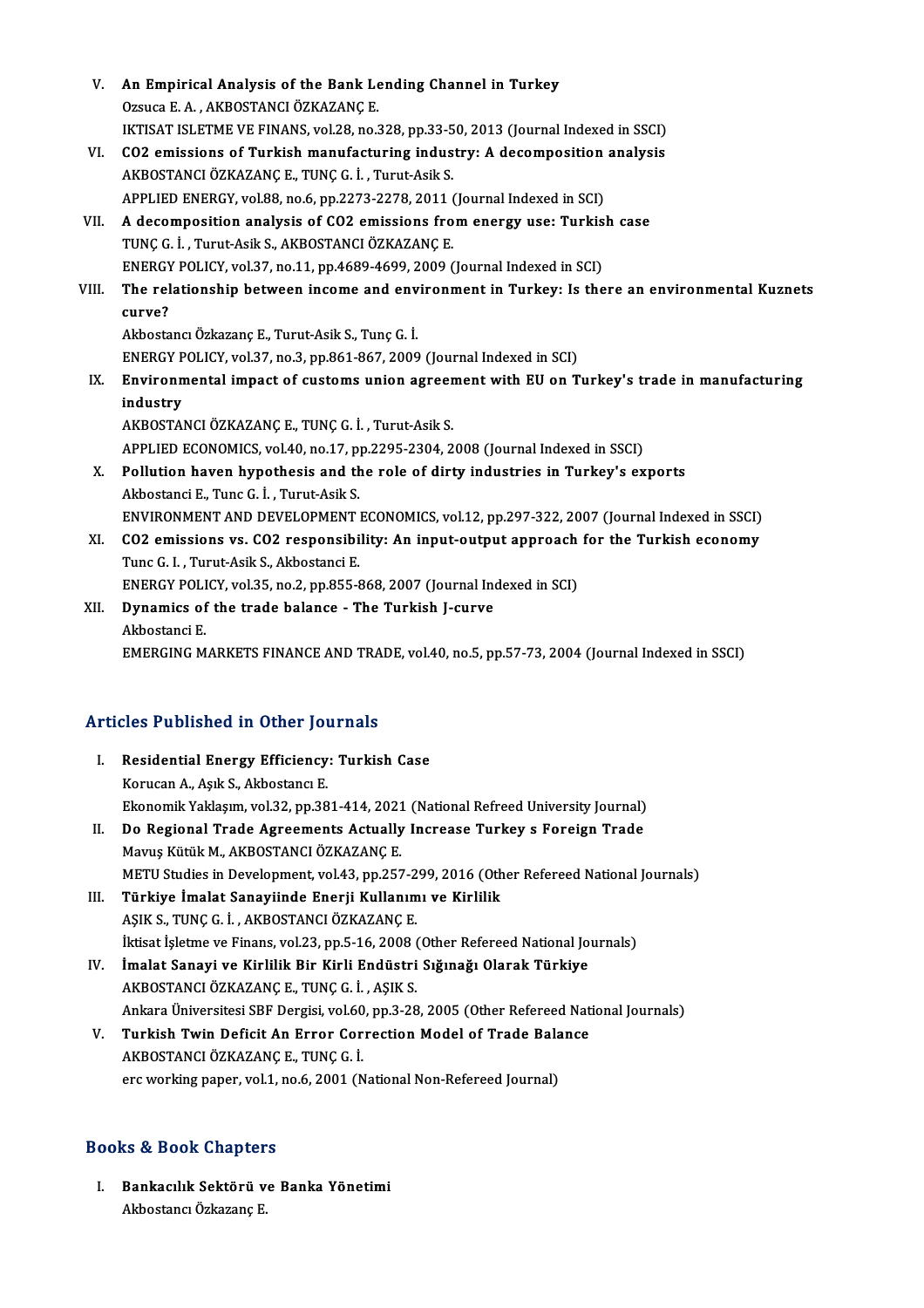in: Para ve Banka, Nilgün Çağlaırmak Uslu,Bilge Kağan Özdemir, Editor, Anadolu Üniversitesi Yayınları, Eskişehir,<br>PR 86 113 2012 in: Para ve Banka<br>pp.86-113, 2012<br>Einangel Kunum in: Para ve Banka, Nilgün Çağlaırmal<br>pp.86-113, 2012<br>II. Finansal Kurumlar ve Piyasalar

pp.86-113, 2012<br><mark>Finansal Kurumlar v</mark>o<br>Akbostancı Özkazanç E.<br>in: Para ve Banlın Nilgü Finansal Kurumlar ve Piyasalar<br>Akbostancı Özkazanç E.<br>in: Para ve Banka, Nilgün Çağlaırmak Uslu,Bilge Kağan Özdemir, Editor, Anadolu Üniversitesi Yayınları, Eskişehir,<br>nn 56.85.2012 Akbostancı Özka<br>in: Para ve Bank<br>pp.56-85, 2012<br>Tisaret ve Xak in: Para ve Banka, Nilgün Çağlaırmak Uslu,Bilge Kağan Özdemir, Editor, .<br>pp.56-85, 2012<br>III. Ticaret ve Yakınsama: Türkiye ve AB15 için bir Değerlendirme<br>Althostansı Özkayana E. Alkan C.

### pp.56-85, 2012<br>III. Ticaret ve Yakınsama: Türkiye ve AB15 için bir Değerlendirme<br>Akbostancı Özkazanç E., Alkan G. Ticaret ve Yakınsama: Türkiye ve AB15 için bir Değerlendirme<br>Akbostancı Özkazanç E., Alkan G.<br>in: Para Kur Maliye Politikaları ve Reel Ekonomi, Fahriye Öztürk,Türkmen Göksel, Editor, Türkiye Ekonomi Kurumu, Akbostancı Özkazanç E.<br>in: Para Kur Maliye Pol<br>Ankara, pp.1-27, 2012<br>Kürosel Bunalım ve in: Para Kur Maliye Politikaları ve Reel Ekonomi, Fahriye Ö<br>Ankara, pp.1-27, 2012<br>IV. Küresel Bunalım ve Karadeniz Bölgesi Ekonomileri<br>Althostansı Özkarana E. (Editor), Erdoğdu O.S. (Editor)

- Ankara, pp.1-27, 2012<br>Küresel Bunalım ve Karadeniz Bölgesi Ekonomile<br>Akbostancı Özkazanç E. (Editor), Erdoğdu O. S. (Editor)<br>Türkiye Ekonomi Kurumu, Ankara, 2011 Küresel Bunalım ve Karadeniz Bölge<br>Akbostancı Özkazanç E. (Editor), Erdoğdu<br>Türkiye Ekonomi Kurumu, Ankara, 2011<br>Türkiye'nin Besari Celisiminde Kara Akbostancı Özkazanç E. (Editor), Erdoğdu O. S. (Editor)<br>Türkiye Ekonomi Kurumu, Ankara, 2011<br>V. Türkiye'nin Beşeri Gelişiminde Karadeniz'in Yeri<br>Althostang Özkazans E. Erdoğdu O. S.
- Türkiye Ekonomi Kurumu, Ankara, 20<br>**Türkiye'nin Beşeri Gelişiminde Ka**<br>Akbostancı Özkazanç E., Erdoğdu O. S.<br>inı Küresel Bunalım ve Karadaniz Böle Türkiye'nin Beşeri Gelişiminde Karadeniz'in Yeri<br>Akbostancı Özkazanç E., Erdoğdu O. S.<br>in: Küresel Bunalım ve Karadeniz Bölgesi Ekonomileri, Elif Akbostancı Özkazanç,Oya Erdoğdu, Editor, Türkiye<br>Ekonomi Kurumu, Ankara, pp. Akbostancı Özkazanç E., Erdoğdu O. S.<br>in: Küresel Bunalım ve Karadeniz Bölgesi<br>Ekonomi Kurumu, Ankara, pp.1-26, 2011

# ekonomi Kurumu, Ankara, pp.1-26, 2011<br>Refereed Congress / Symposium Publications in Proceedings

| Refereed Congress / Symposium Publications in Proceedings |                                                                                                                   |  |
|-----------------------------------------------------------|-------------------------------------------------------------------------------------------------------------------|--|
| Ι.                                                        | CO2 Content of Value added in Trade: Turkish Case                                                                 |  |
|                                                           | Aşık S., Tunç G. İ., Akbostancı Özkazanç E.                                                                       |  |
|                                                           | 12th Conference of the European society for Ecological Economics (ESEE 2017): Ecological Economics in Action:     |  |
|                                                           | Building a Reflective and Inclusive Community, Budapest, Hungary, 20 - 23 June 2017                               |  |
| П.                                                        | Dış Ticarette Katma Değerin Karbon Dioksit İçeriği                                                                |  |
|                                                           | Tunç G. İ., Aşık S., Akbostancı Özkazanç E.                                                                       |  |
|                                                           | EconAnadolu 2017 Anadolu International Conference in Economics, Eskișehir, Turkey, 11 - 13 May 2017               |  |
| III.                                                      | A Gravity Model of Virtual Water Flows The Case of Turkey                                                         |  |
|                                                           | Akbostancı Özkazanç E., Tunç G. İ., Aşık S.                                                                       |  |
|                                                           | EY International Congress on Economics II, Ankara, Turkey, 5 - 06 November 2015                                   |  |
| IV.                                                       | Do Regional Trade Agreements Actually Increase Turkey s Foreign Trade                                             |  |
|                                                           | Mavuş Kütük M., AKBOSTANCI ÖZKAZANÇ E.                                                                            |  |
|                                                           | EY International Congress on Economics II, Turkey, 5 - 06 November 2015                                           |  |
| V.                                                        | Water Embedded in Turkey s Agricultural Trade Flows                                                               |  |
|                                                           | Akbostancı Özkazanç E., Tunç G. İ., Aşık S.                                                                       |  |
|                                                           | European Association of Evolutionary Political Economy, 27th Annual Conference, Genoa, Italy, 17 - 19 September   |  |
|                                                           | 2015                                                                                                              |  |
| VI.                                                       | Water Embedded in Turkey's Agriculture Trade Flows                                                                |  |
|                                                           | Akbostancı Özkazanç E., Tunç G. İ., Aşık S.                                                                       |  |
|                                                           | EconAnadolu 2015 Anadolu International Conference in Economics , Eskişehir, Turkey, 10 - 12 June 2015             |  |
| VII.                                                      | Carbon Leakage in the Turkish Cement Industry A Gravity Model Approach                                            |  |
|                                                           | Doğan D., AKBOSTANCI ÖZKAZANÇE.                                                                                   |  |
|                                                           | EconAnadolu International Conference in Economics, Turkey, 10 - 12 June 2015                                      |  |
| VIII.                                                     | Bölgesel Ticaret Anlaşmaları Türkiye nin Dış Ticaretini Artırıyor mu                                              |  |
|                                                           | Mavuş Kütük M., AKBOSTANCI ÖZKAZANÇE.                                                                             |  |
|                                                           | Türkiye Ekonomisi ve Kalkınma İktisadı Çalıştayı: Fikret Şenses'e Armağan, Güzelyurt, Cyprus (Kktc), 2 - 04 April |  |
|                                                           | 2015                                                                                                              |  |
| IX.                                                       | Türkiye İçin Yakıt Kaynaklı CO2 Emisyonunun Ayrıştırılması                                                        |  |
|                                                           | Akbostancı Özkazanç E., Tunç G. İ., Aşık S.                                                                       |  |
|                                                           | EconHarran'14 Ulusal Ekonomi Kongresi, Şanlıurfa, Turkey, 23 - 24 October 2014                                    |  |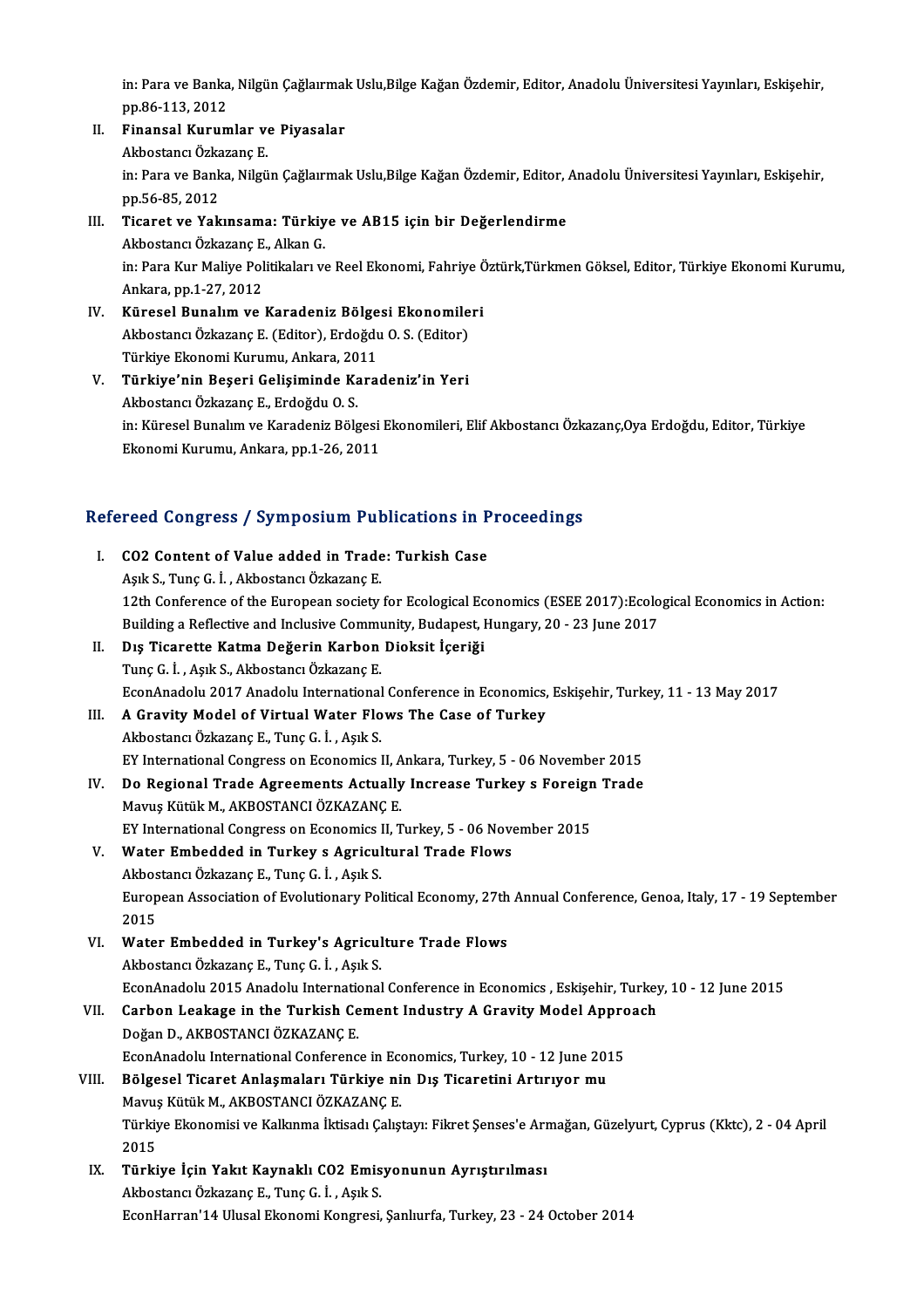| X.     | Yenilenebilir Enerjinin Desteklenmesi: Teşvik Mekanizmalarının Rolü                                                                      |
|--------|------------------------------------------------------------------------------------------------------------------------------------------|
|        | Köroğlu Aydınlı F., Akbostancı Özkazanç E., Tunç G. İ.<br>EconHarran'14 Ulusal Ekonomi Kongresi, Şanlıurfa, Turkey, 23 - 24 October 2014 |
|        | Decomposition of Fuel Based CO2 Emissions for Turkey                                                                                     |
| XI.    | Akbostancı Özkazanç E., Tunç G. İ., Aşık S.                                                                                              |
|        | EconWorld 2014@Prague International Conference on Economics, , Praha, Czech Republic, 3 - 05 September 2014                              |
| XII.   | Supporting Renewable Energy: Incentive Mechanisms                                                                                        |
|        | Köroğlu Aydınlı F., Akbostancı Özkazanç E., Tunç G. İ.                                                                                   |
|        | EconWorld 2014@Prague International Conference on Economics, Praha, Czech Republic, 3 - 05 September 2014                                |
| XIII.  | Neoliberal Industrialization and Environmental Policies in Turkey: Post 1980's                                                           |
|        | Aşık S., Tunç G. İ., Akbostancı Özkazanç E.                                                                                              |
|        | 25th Annual European Association for Evolutionary Political Economy (EAEPE) Conference: Beyond                                           |
|        | (de)industrialization: The Future of Industries?, Paris, France, 7 - 09 November 2013                                                    |
| XIV.   | Pollution and International Trade: Evaluation of the Turkish Case Through Input-Output Analysis                                          |
|        | Aşık S., Akbostancı Özkazanç E., Tunç G. İ.                                                                                              |
|        | EY International Congress on Economics I, Ankara, Turkey, 24 - 25 October 2013                                                           |
| XV.    | Convergence of Environmental Variables: The Case of EU                                                                                   |
|        | Akbostancı Özkazanç E., Tunç G. İ., Aşık S.                                                                                              |
|        | EconAnadolu 2013 Anadolu International Conference in Economics, Eskișehir, Turkey, 19 - 21 June 2013                                     |
| XVI.   | Do Environmental Policies Induce Emission Convergence in Europe?                                                                         |
|        | Akbostancı Özkazanç E., Tunç G. İ., Aşık S.                                                                                              |
|        | 24th Annual Conference of the European Association for Evolutionary Political Economy: Economic Policy in Times                          |
|        | of Crisis, Krakow, Poland, 18 - 21 November 2012                                                                                         |
| XVII.  | Mass Tourism and Water Consumption: Case of Turkey                                                                                       |
|        | Tunç G. İ., Aşık S., Akbostancı Özkazanç E.                                                                                              |
|        | International Society for Ecological Economics Conference, 2012 - Ecological Economics and Rio+20, Rio De                                |
|        | Janeiro, Brazil, 16 - 19 June 2012                                                                                                       |
| XVIII. | Turizmin İzleri                                                                                                                          |
|        | Akbostancı Özkazanç E., Tunç G. İ., Aşık S.                                                                                              |
|        | 12. Ulusal Sosyal Bilimler Kongresi, Ankara, Turkey, 14 - 16 December 2011                                                               |
| XIX.   | Financial Dollarization in the Turkish Economy                                                                                           |
|        | Serdaroğlu T., Akbostancı Özkazanç E., Tunç G. İ.                                                                                        |
|        | EconAnadolu 2011 Anadolu International Conference in Economics, Eskișehir, Turkey, 15 - 17 June 2011                                     |
| XX.    | Sustainable Tourism and Ecological Footprint Accounting: The Case of Turkey                                                              |
|        | Tunç G. İ., Akbostancı Özkazanç E., Aşık S.                                                                                              |
|        | International Society for Ecological Economics Conference, Bremen, Germany, 22 - 25 August 2010                                          |
| XXI.   | Role of Environment in Bilateral Trade Flows: A Gravity Model for Turkey                                                                 |
|        | Akbostancı Özkazanç E., Aşık S., Tunç G. İ.                                                                                              |
|        | Society for the Study of Emerging Markets Euro Conference, Muğla, Turkey, 16 - 18 July 2010                                              |
| XXII.  | Türkiye'nin Enerji Kullanımı Üzerine Bir Değerlendirme                                                                                   |
|        | Aşık S., Tunç G. İ., Akbostancı Özkazanç E.                                                                                              |
|        | 11. Ulusal Sosyal Bilimler Kongresi, Ankara, Turkey, 9 - 11 December 2009                                                                |
| XXIII. | An Environmental Analysis of Turkish Foreign Trade by Using Pollution Terms of Trade Index                                               |
|        | Tunç G. İ., Aşık S., Akbostancı Özkazanç E.                                                                                              |
|        | European Association of Evolutionary Political Economy "Institutional Solutions for Economic Recovery,                                   |
|        | Amsterdam, Netherlands, 6 - 08 November 2009                                                                                             |
| XXIV.  | Türkiye'nin Enerji Talebini Belirleyen Etkenler                                                                                          |
|        | Akbostancı Özkazanç E., Tunç G. İ., Aşık S.                                                                                              |
|        | Türkiye 11. Enerji Kongresi, İzmir, Turkey, 21 - 23 October 2009                                                                         |
| XXV.   | Investigating Final Energy Linkages for a Sustainable Economy: An Input-Output Analysis for Turkey                                       |
|        | Tunç G. İ., Akbostancı Özkazanç E., Aşık S.                                                                                              |
|        |                                                                                                                                          |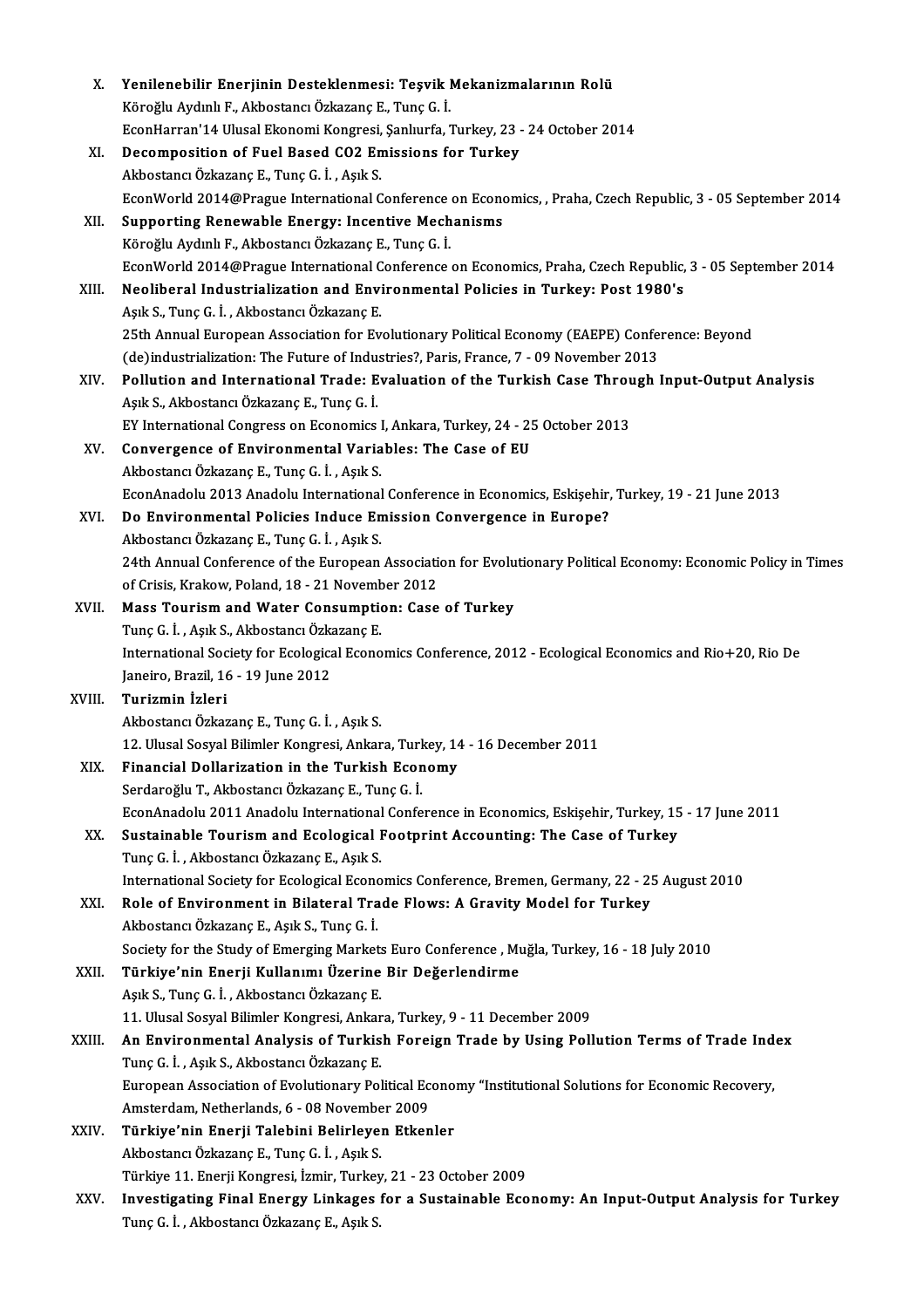8th International Conference of the European Society for Ecological Economics, Ljubljana, Slovenia, 29 June - 02<br>July 2009 8th Intern<br>July 2009<br>Bilatanal 8th International Conference of the European Society for Ecological Ec<br>July 2009<br>XXVI. Bilateral Trade and Environment: A Gravity Model for Turkey

|          | <b>July 2009</b>                                                                                                     |
|----------|----------------------------------------------------------------------------------------------------------------------|
| XXVI.    | Bilateral Trade and Environment: A Gravity Model for Turkey                                                          |
|          | Akbostancı Özkazanç E., Tunç G. İ., Aşık S.                                                                          |
|          | EconAnadolu 2009 Anadolu International Conference in Economics, Eskișehir, Turkey, 17 - 19 June 2009                 |
| XXVII.   | Is Energy Consumption of Turkish Economy Sustainable? A Decomposition Analysis of CO2                                |
|          | Emissions                                                                                                            |
|          | Tunç G. İ., Aşık S., Akbostancı Özkazanç E.                                                                          |
|          | European Association of Evolutionary Political Economy "Labour, Institutions and Growth in a Global Knowledge        |
|          | Economy, Rome, Italy, 6 - 08 November 2008                                                                           |
| XXVIII.  | CO2 Emissions, Energy Use and Sustainability in Turkish Economy                                                      |
|          | Tunç G. İ., Aşık S., Akbostancı Özkazanç E.                                                                          |
|          | The 10th Biennial International Society for Ecological Economics Conference, Nairobi, Kenya, 7 - 11 August 2008      |
| XXIX.    | CO2 Emissions of Turkish Manufacturing Industry: A Decomposition Analysis                                            |
|          | Akbostancı Özkazanç E., Aşık S., Tunç G. İ.                                                                          |
|          | 15th World Congress of the International Economic Association, İstanbul, Turkey, 25 - 29 June 2008                   |
| XXX.     | Effects of International Trade on Environment: An Input-Output Analysis                                              |
|          | Tunç G. İ., Akbostancı Özkazanç E., Aşık S.                                                                          |
|          | 16th International Input-Output Conference, İstanbul, Turkey, 2 - 06 July 2007                                       |
| XXXI.    | Decomposition Analysis for Energy Use in Turkish Manufacturing Industry with an Emphasis on                          |
|          | <b>Dirty Industries</b>                                                                                              |
|          | Akbostancı Özkazanç E., Tunç G. İ. , Aşık S.                                                                         |
|          | Cairo 10th International Conference on Energy and Environment, Cairo, Egypt, 11 - 15 March 2007                      |
| XXXII.   | Testing Environmental Kuznets Curve Hypothesis for the European Union                                                |
|          | Akbostancı Özkazanç E., Tunç G. İ., Aşık S.                                                                          |
|          | The Ninth Biennial Conference of The International Society for Ecological Economics "Ecological Sustainability and   |
|          | Human Well-being, New Delhi, India, 15 - 18 December 2006                                                            |
| XXXIII.  | Can We Reconcile the Concept of Sustainable Development with Gold Mining?                                            |
|          | Aşık S., Tunç G. İ., Akbostancı Özkazanç E.                                                                          |
|          | The Ninth Biennial Conference of The International Society for Ecological Economics "Ecological Sustainability and   |
|          | Human Well-being, New Delhi, India, 15 - 18 December 2006                                                            |
| XXXIV.   | Türkiye Imalat Sanayiinde Enerji Kullanımı ve Kirlilik                                                               |
|          | Aşık S., Tunç G. İ., Akbostancı Özkazanç E.                                                                          |
|          | Türkiye 10. Enerji Kongresi, İstanbul, Turkey, 27 - 30 November 2006                                                 |
| XXXV.    | Türkiye Ekonomisinin Nihai Enerji Tüketimindeki Anahtar Sektörler: Bir Girdi-Çıktı Yaklaşımı                         |
|          | Tunç G. İ., Akbostancı Özkazanç E., Aşık S.                                                                          |
|          | Türkiye Ekonomi Kurumu Uluslararası Ekonomi Konferansı, Ankara, Turkey, 11 - 13 September 2006                       |
| XXXVI.   | The Relationship Between Income and Environment in Turkey: Is There an Environmental Kuznets                         |
|          | Curve?                                                                                                               |
|          | Akbostancı Özkazanç E., Tunç G. İ., Aşık S.                                                                          |
|          | Türkiye Ekonomi Kurumu Uluslararası Ekonomi Konferansı, Ankara, Turkey, 11 - 13 September 2006                       |
| XXXVII.  | Türkiye Ekonomisi için Çevresel Kuznets Eğrisi                                                                       |
|          | Akbostancı Özkazanç E., Aşık S., Tunç G. İ.                                                                          |
|          | 9. Ulusal Sosyal Bilimler Kongresi, Ankara, Turkey, 7 - 09 December 2005                                             |
| XXXVIII. | CO2, Production and International Trade: An Input-Output Approach for Turkey                                         |
|          | Tunç G. İ., Akbostancı Özkazanç E., Aşık S.                                                                          |
|          | VII. Ulusal Ekonometri ve İstatistik Sempozyumu, İstanbul, Turkey, 26 - 27 May 2005                                  |
| XXXIX.   | İmalat Sanayi ve Kirlilik: Bir Kirli Endüstri Sığınağı Olarak Türkiye<br>Akbostancı Özkazanç E., Tunç G. İ., Aşık S. |
|          | 8. Ulusal Sosyal Bilimler Kongresi, Ankara, Turkey, 3 - 05 December 2003                                             |
| XL.      | A Test of Pollution Haven Hypothesis: Case of Turkey                                                                 |
|          |                                                                                                                      |